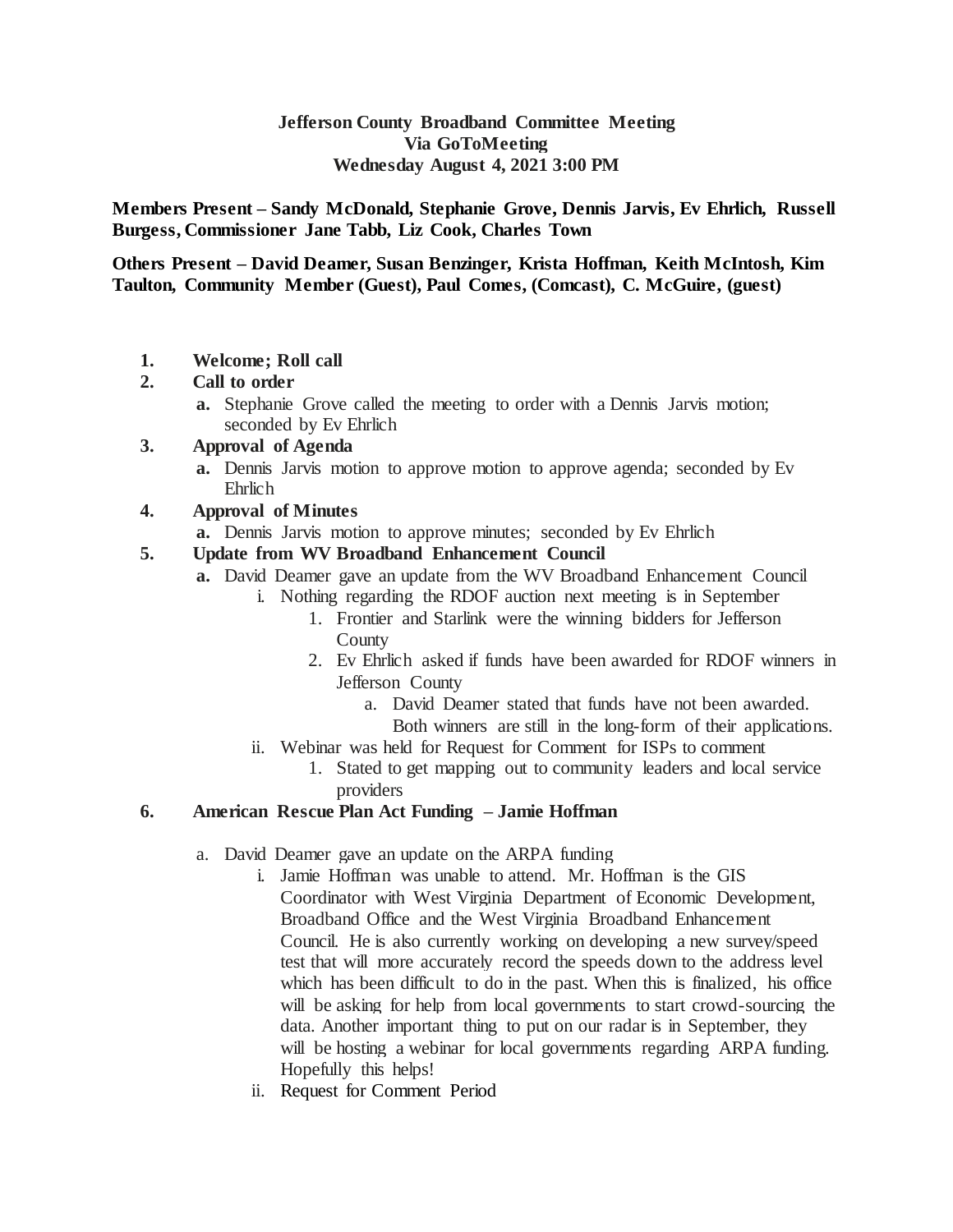- 1. The Request for Comment period opened up on July 12, 2021, and will remain open until September 7, 2021. The comment period is a voluntary data collection process to allow providers to submit address level data of who they currently serve. If participating in the comment period, providers are required to complete a template file located at [broadband.wv.gov](http://broadband.wv.gov/) regarding served and unserved addresses. Providers are also required to submit map files of existing networks. The Office of Broadband will conduct thorough analysis to ensure the quality of the information received.
- 2. Regional Planning and Development Councils, EDAs, and County Commissions can complete a response by submitting gathered information regarding broadband availability to the Broadband Enhancement Council. Please refer to the section "Requirements for Community or ISP Other Network Submission" in the Request for Comment guidance document located at [broadband.wv.gov.](http://broadband.wv.gov/)
- iii. ARPA Mapping Addresses of have been categorized into four classes:
	- 1. **Unserved**: Addresses not reported as served to the FCC,
	- 2. **Likely Unserved**: Addresses within a census block reported as served to the FCC, but that may contain some unserved addresses,
	- 3. **Likely Served**: Addresses in an area that is likely served, or
	- 4. **Funded**: Addresses in an area that is funded by a state, local or federally funded project (excluding satellite).
		- a. The Office of Broadband understands that these classifications are not entirely accurate and will use community reported information, speed tests, and data from providers to define a final eligibility map for ARPA funding.
- iv. ARPA Program updates:
	- 1. ARPA funding has not yet been officially allocated
	- 2. The Office of Broadband is waiting upon State Treasury to release final guidelines.
	- 3. The Office of Broadband anticipates funding to be allocated in September.
- v. ARPA Webinar
	- 1. A webinar will be held for local organizations (RPDCs, EDAs, Counties) that will discuss funding programs and preparation. The Office of Broadband will discuss the four programs for ARPA and how local organizations can prepare applications.
	- 2. David Deamer will send this information to JC broadband committee once the date and information has been finalized.
- vi. Programs
	- 1. **Existing network line extensions**: This category of funding applies for providers to build "end-of-the-line" service extensions for cable or fiber. Some homes are refused cable or fiber services from providers and therefore stuck with DSL, satellite, or cellular. This program is intended to reach these homes. This category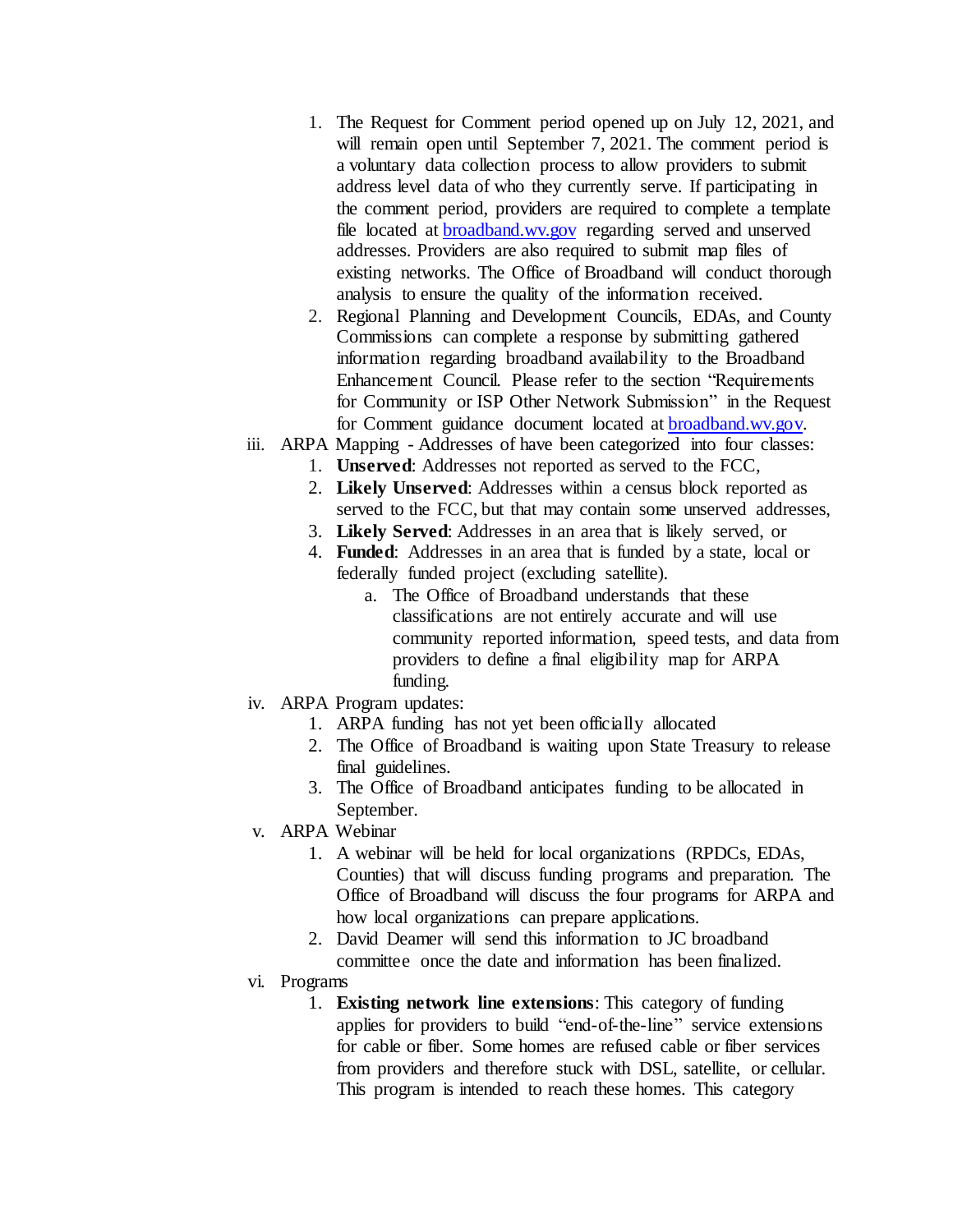applies to internet service providers with existing services in West Virginia.

- 2. **Fixed Wireless**: We have not received guidance from Treasury if fixed wireless will be an applicable funding category. We are anticipating Treasury to release final guidance.
- 3. **Local Government/Matching Broadband Funding Incentive:**
	- a. A state incentive for local governments and organizations to pool some of their ARPA allocations or other local funding
	- b. Participants must agree to pay 25% of the project costs and participate in the State's technical assistance program
	- c. Preference for gigabit service and a minimum requirement of 100/20 Mbps
	- d. Technical assistance will help:
		- i. Create high-level designs and cost estimates
		- ii. Prepare business-case analyses
		- iii. Solicit, select, and structure agreements with private partners/vendors
		- iv. Identify and apply for additional federal funding
		- v. Seek additional match from private partners
		- vi. Ensure efficient utilization of all funding streams for broadband expansion
- 4. **Major Broadband Infrastructure Investment:** This category applies mainly for local governments. Counties can release and RFP to procure a private partner.
	- a. New networks on major expansions of existing networks
	- b. Match will be required for all projects
	- c. Robust application and review covering
	- d. Technical feasibility
	- e. Cost reasonableness
	- f. Team experience and track record
	- g. Finance resources and soundness to deliver

# **7. New Towers in Jefferson County**

- a. Stephanie Grove stated there are about \$20 million in requests for Jefferson County ARPA funds
	- i. They have \$5 million now and an additional \$5 million next year
	- ii. The Jefferson County Commission will be discussing requests at the next commission meeting
	- iii. Jefferson County is interested in improving broadband with ARPA funding
- b. Health Department
- c. Blue Ridge Tower
	- i. David Deamer stated that propagation study being completed to estimate how many potential addresses can be served